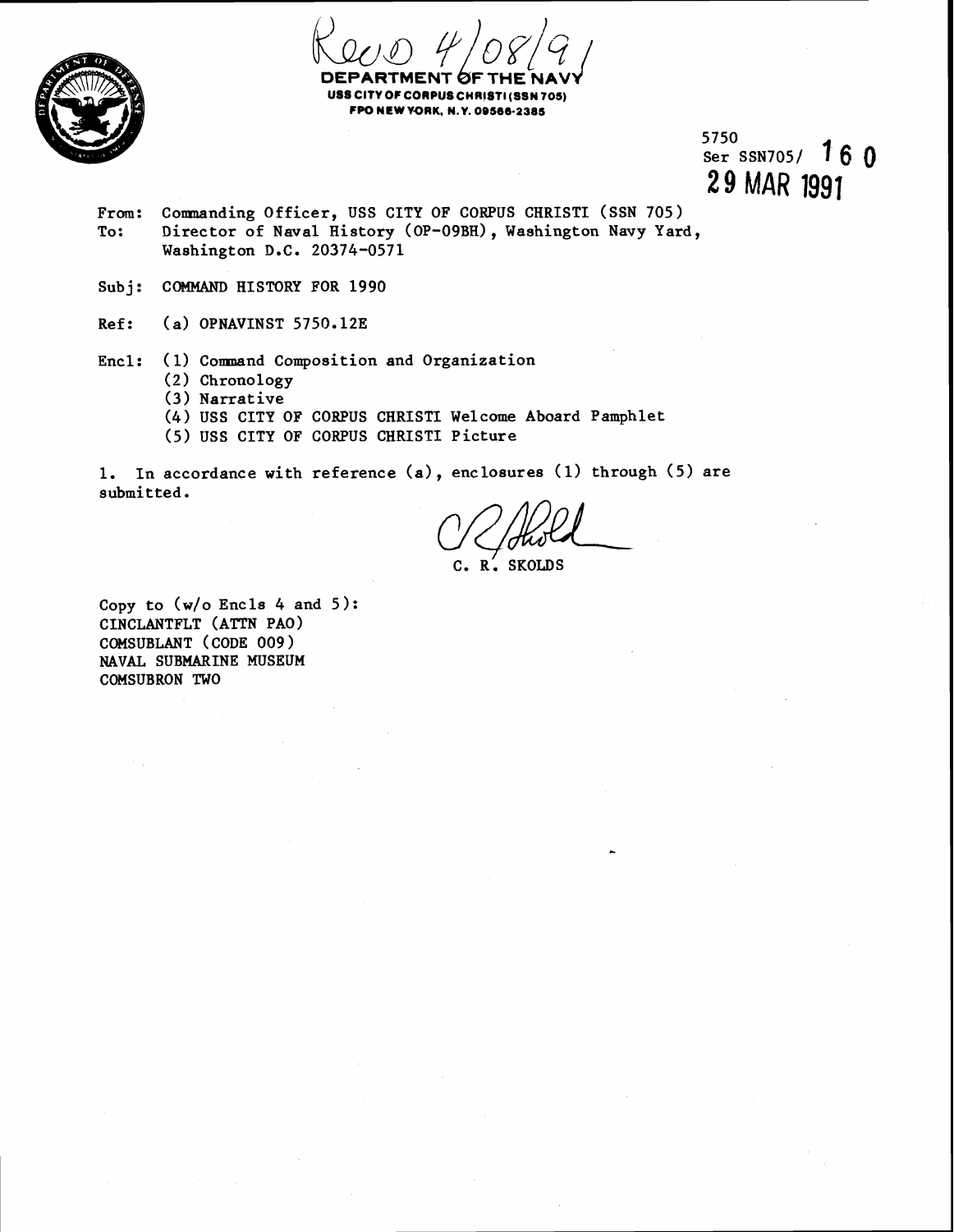## COMMAND COMPOSITION AND ORGANIZATION

# 1. MISSION:

In accordance with COMSUBLANT OPORD 2000 the ship's mission is to carry out tasks assigned by higher authority, fulfill assigned commitments, naintain high standards of personnel and material readiness for naval action, and strive continuously to improve submarine tactics in the accomplishment of the mission.

In accordance with OPNAVINST C3501.26, NAVAL WARFARE MISSION AREAS AND REQUIRED OPERATIONAL CAPABILITY/PROJECTED OPERATIONAL ENVIRONMENT STATEMENTS the following Naval Warfare Mission Areas are assigned to SSN's (not in priority order):

## Primary :

- 1. Anti-Surface Warfare
- 2. Anti-Submarine Warfare
- 3. Comnand, Control and Comnunications
- 4. Intelligence
- 5. Mobility
- **6.** Strike Warfare

### Secondary:

- 1. Amphibious Warfare
- 2. Electronic Warfare
- 3. Mine Warfare
- 4. Non-Combat Operations
- 5. Naval Special Warfare
- 2. ORGANIZATIONAL STRUCTURE:
	- a. Immediate Senior in Chain of Command (ISIC): Commander Submarine Group Two

b. Units under **operational/administrative** control: None.

- **3.** COMMANDER AND BIOGRAPHY :
	- a. Comnander: CDR Charles R. Skolds, USN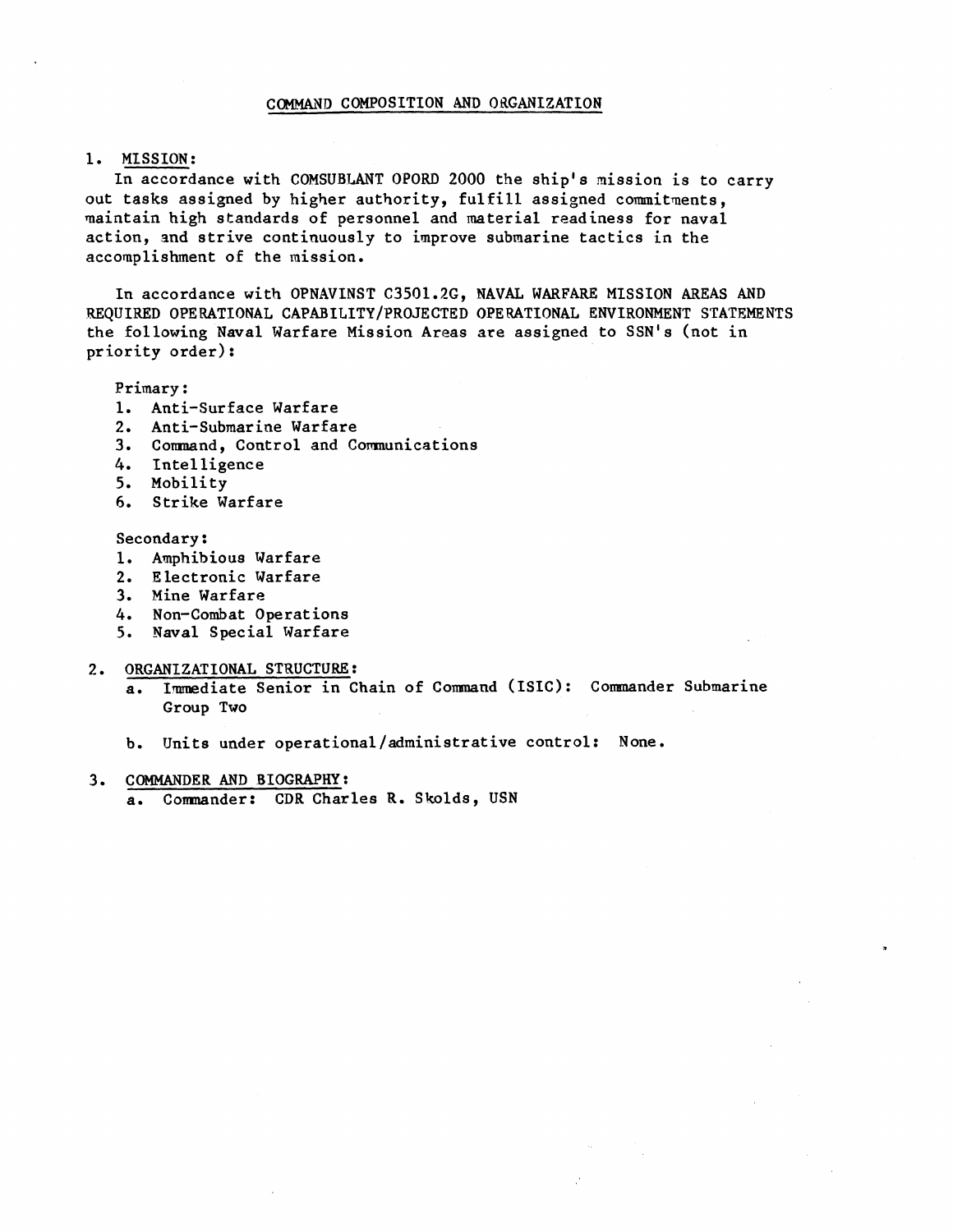**4. PERMANENT DUTY STATION: Portsmouth, NH.** 

**5. TYPE AND NUMBER OF AIRCRAFT ASSIGNED: None.** 

 $\overline{2}$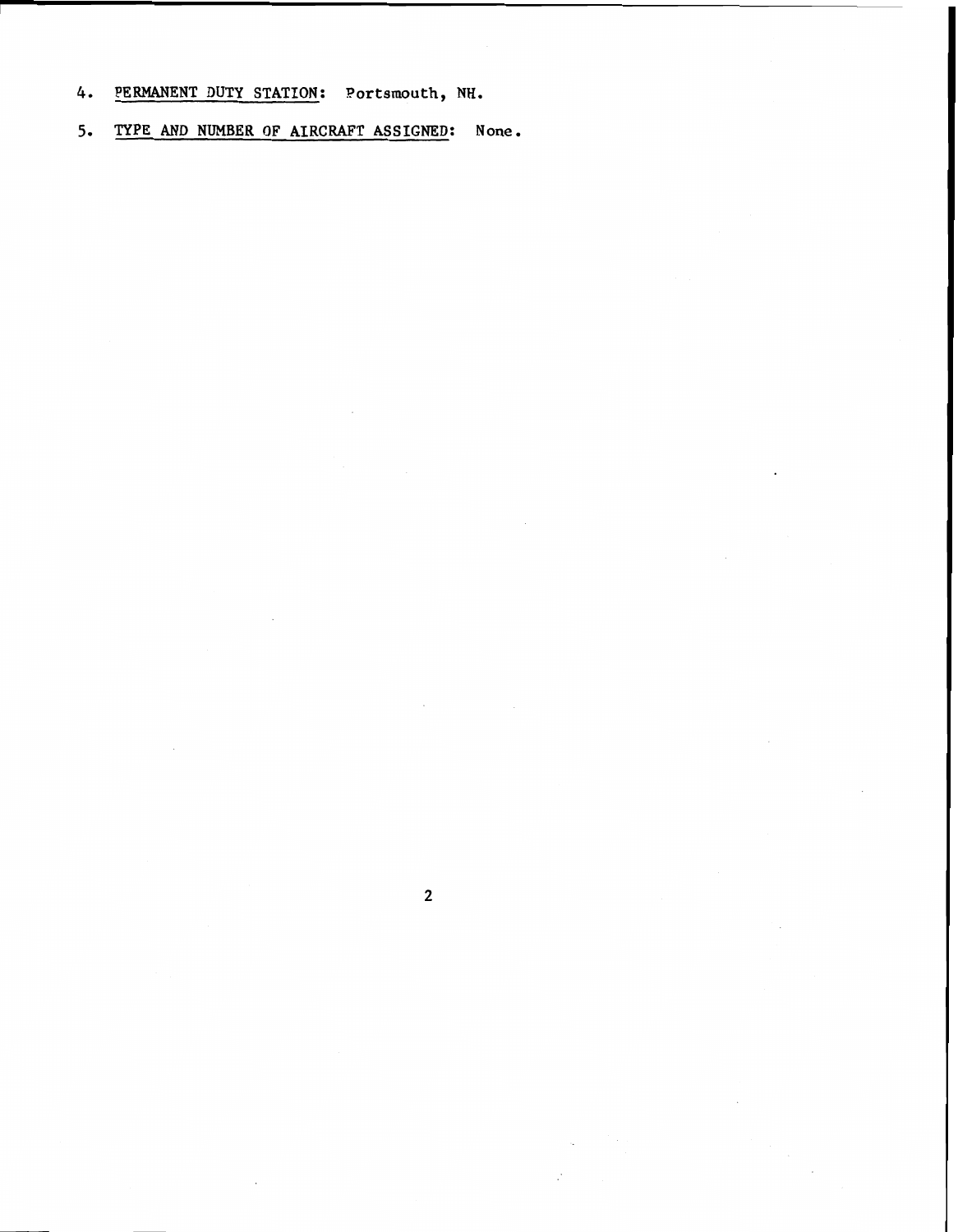| <b>CHRONOLOGY</b>                              |                                                                                                                           |  |
|------------------------------------------------|---------------------------------------------------------------------------------------------------------------------------|--|
| <b>DATE</b>                                    | <b>EVENT</b>                                                                                                              |  |
| <b>JANUARY</b><br>11                           | Underway from New London, CT to conduct Operational                                                                       |  |
| 12                                             | Reactor Safeguards Exam (ORSE)<br>Moored New London, CT (ORSE delayed due to material                                     |  |
| 24                                             | failure)<br>Underway from New London, CT to conduct ORSE and<br>participate in FLEETEX 1-90 and CNO project 1258          |  |
| <b>FE BRUARY</b>                               |                                                                                                                           |  |
| 14                                             | Moored New London, CT (alongside USS Fulton to<br>offload weapons)                                                        |  |
| 17                                             | Underway from USS Fulton, moored New London, CT<br>Conducting preparations for Depot Modernization Period<br>$(DMP)$ .    |  |
| 26<br>28                                       | Underway from New London, CT<br>Moored Portsmouth Naval Shipyard (PNSY), Portsmouth, NH<br>(started DMP)                  |  |
| <b>MARCH</b>                                   |                                                                                                                           |  |
| $\mathbf 1$<br>2<br>$3 - 31$                   | Changed homeport to Portsmouth, NH<br>Docked in drydock number 2, PNSY<br>In drydock for Depot Modernization Period (DMP) |  |
|                                                |                                                                                                                           |  |
| APRIL<br>$1 - 30$                              | In drydock for DMP                                                                                                        |  |
| <b>MAY</b><br>$1 - 31$                         | In drydock for DMP                                                                                                        |  |
| <b>JUNE</b><br>$1 - 30$                        | In drydock for DMP                                                                                                        |  |
| JULY<br>$1 - 31$                               | In drydock for DMP                                                                                                        |  |
| <b>AUGUST</b><br>$1 - 31$                      | In drydock for DMP                                                                                                        |  |
| <b>SEPTEMBER</b><br>6.<br>$7 - 30$             | Undocked, moved pierside PNSY<br>Moored PNSY for DMP                                                                      |  |
| <b>OCTOBER</b><br>$1 - 31$                     | Moored PNSY for DMP                                                                                                       |  |
| <b>NOVEMBER</b><br>$1 - 12$<br>13<br>$14 - 30$ | Moored PNSY for DMP<br>Phase I Crew Certification<br>Moored PNSY for DMP                                                  |  |
|                                                | Encl $(2)$                                                                                                                |  |

Encl  $(2)$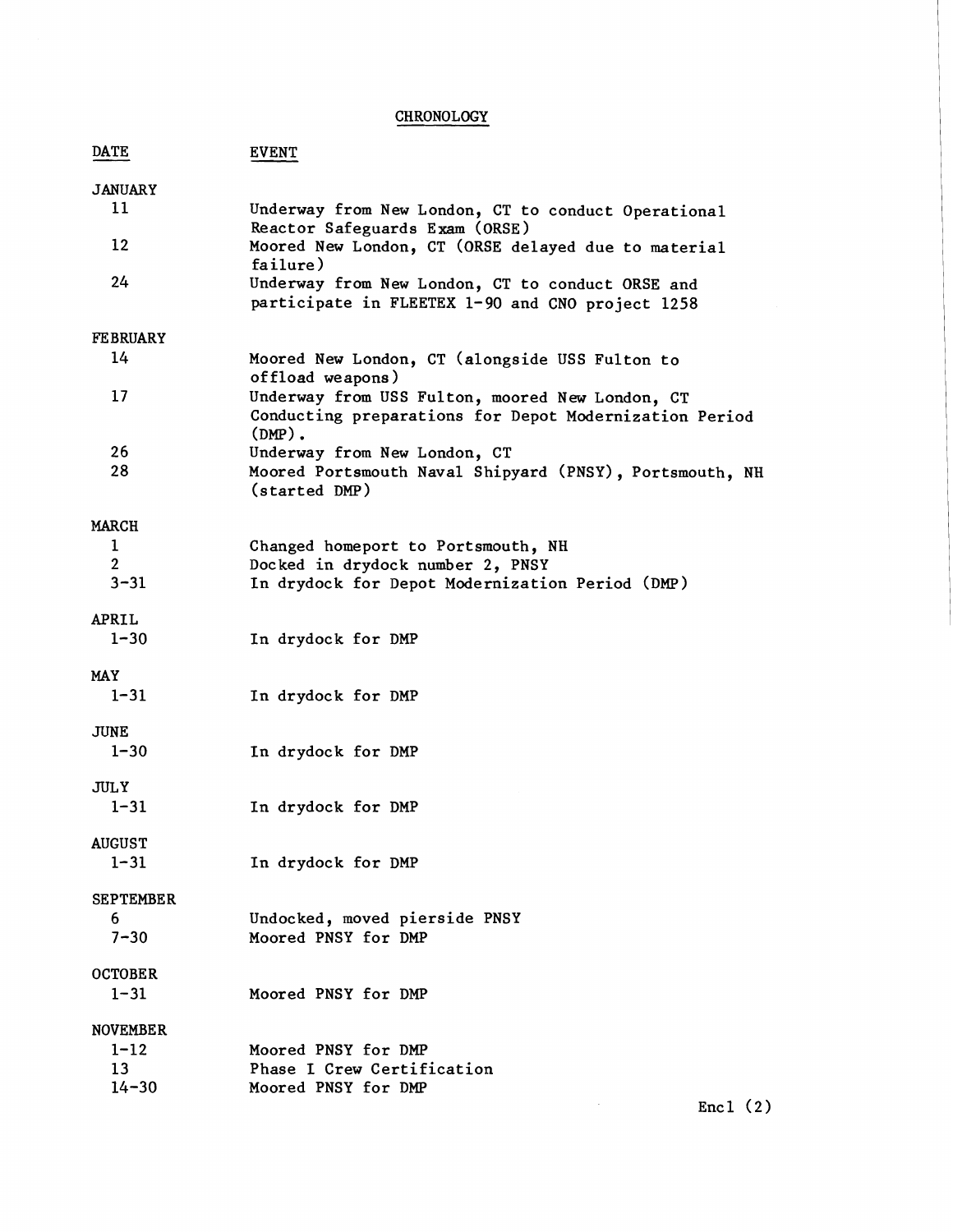| <b>DATE</b>     | <b>EVENT</b>        |
|-----------------|---------------------|
| <b>DECEMBER</b> |                     |
| $1 - 20$        | Moored PNSY for DMP |
| 21              | Dock Trials         |
| $22 - 31$       | Moored PNSY for DMP |

 $\hat{\mathcal{A}}$ 

 $\label{eq:2} \frac{1}{\sqrt{2}}\left(\frac{1}{\sqrt{2}}\right)^{2} \left(\frac{1}{\sqrt{2}}\right)^{2} \left(\frac{1}{\sqrt{2}}\right)^{2} \left(\frac{1}{\sqrt{2}}\right)^{2} \left(\frac{1}{\sqrt{2}}\right)^{2} \left(\frac{1}{\sqrt{2}}\right)^{2} \left(\frac{1}{\sqrt{2}}\right)^{2} \left(\frac{1}{\sqrt{2}}\right)^{2} \left(\frac{1}{\sqrt{2}}\right)^{2} \left(\frac{1}{\sqrt{2}}\right)^{2} \left(\frac{1}{\sqrt{2}}\right)^{2} \left(\frac{$ 

 $\mathcal{L}^{\text{max}}_{\text{max}}$  and  $\mathcal{L}^{\text{max}}_{\text{max}}$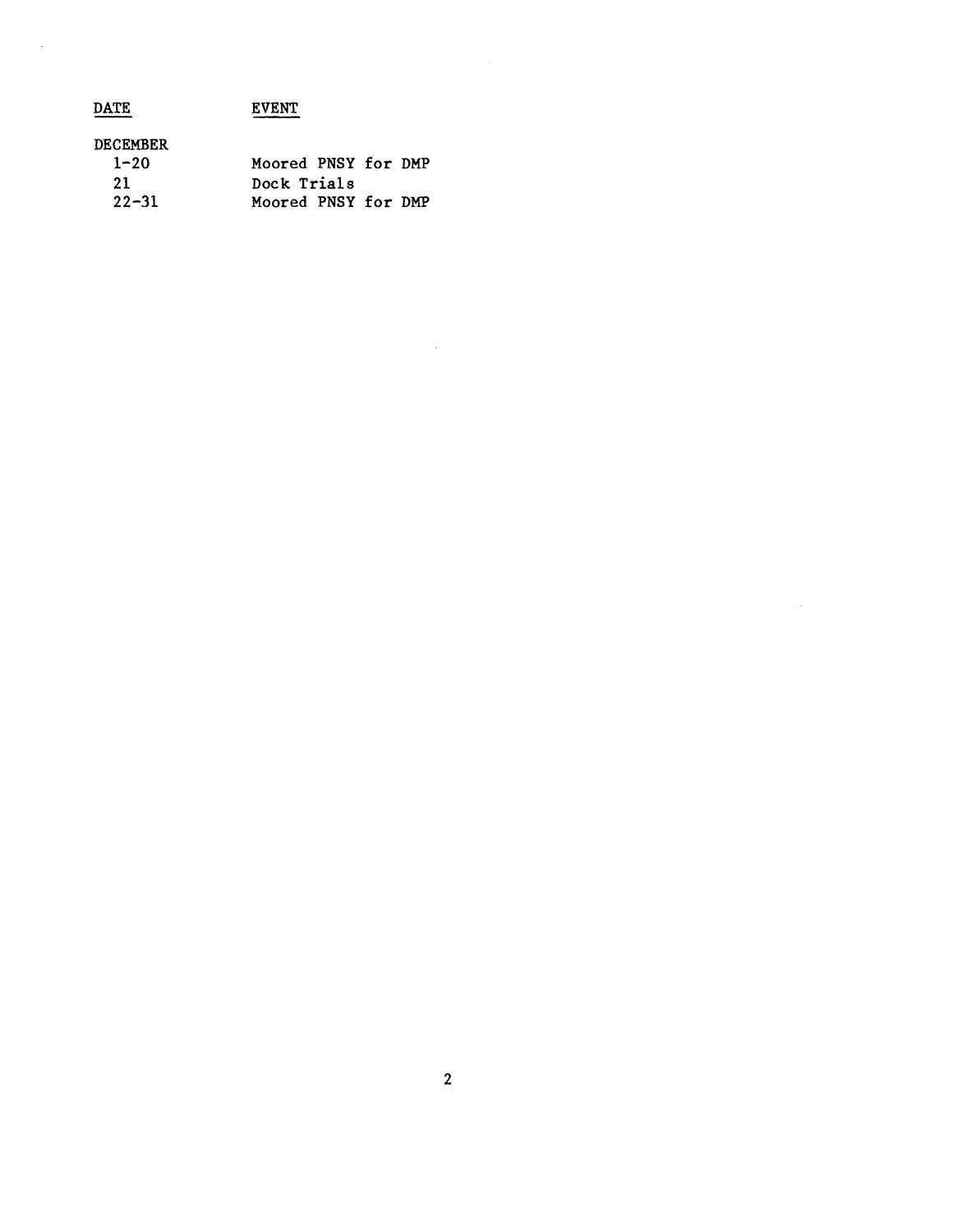### NARRATIVE

### **JANUARY**

After a holiday leave and Operational Reactor Safeguards Examination (ORSE) preparations period in New London, CT, USS CITY OF CORPUS CHRIST1 got underway on 11 January for an ORSE. Due to a material failure of the forward escape trunk upper hatch the ship returned to New London on 12 January without conducting the ORSE. On 24 January the ship got underway from New London, CT for FLEETEX 1-90, an Operational Reactor Safeguards Examination (ORSE) and CNO project 1258.

# FEBRUARY

USS CITY OF CORPUS CHRIST1 returned to New London on 14 February. During the underway the ship participated in FLEETEX 1-90, conducted an ORSE and participated in CNO project 1258. Upon arrival in New London, the ship moored alongside USS FULTON to offload weapons. The ship then moved to pierside at the Submarine Base New London to finalize preparations for the upcoming Depot Modernization Period **(DMP).** On 26 February the ship got underway from New London for Portsmouth Naval Shipyard (PNSY), Portsmouth, **NH** with Comnander Submarine Group TWO, Rear Admiral William P. Houley on board. On 28 February the ship arrived at PNSY and commenced the 12 month DMP .

## MARCH

On the first of March the ship changed homeport to Portsmouth, NH and Comnander Submarine Group TWO assumed responsibility as Immediate Superior in Comnand. On 2 March the ship entered drydock number 2, PNSY. During the remainder of March the ship was in drydock for DMP.

# APRIL

During the month of April the ship remained in drydock in PNSY During the mon<br>conducting a DMP. MEALL<br>Du<br>Conduct<br><u>MAY</u><br>Du

During the month of May the ship remained in drydock in PNSY conducting a DMP.

### JUNE

During the month of June the ship remained in drydock in PNSY conducting a DMP.

### JULY

During the month of July the ship remained in drydock in PNSY conducting a DMP.

# AUGUST

During the month of August the ship remained in drydock in PNSY conducting a DMP.